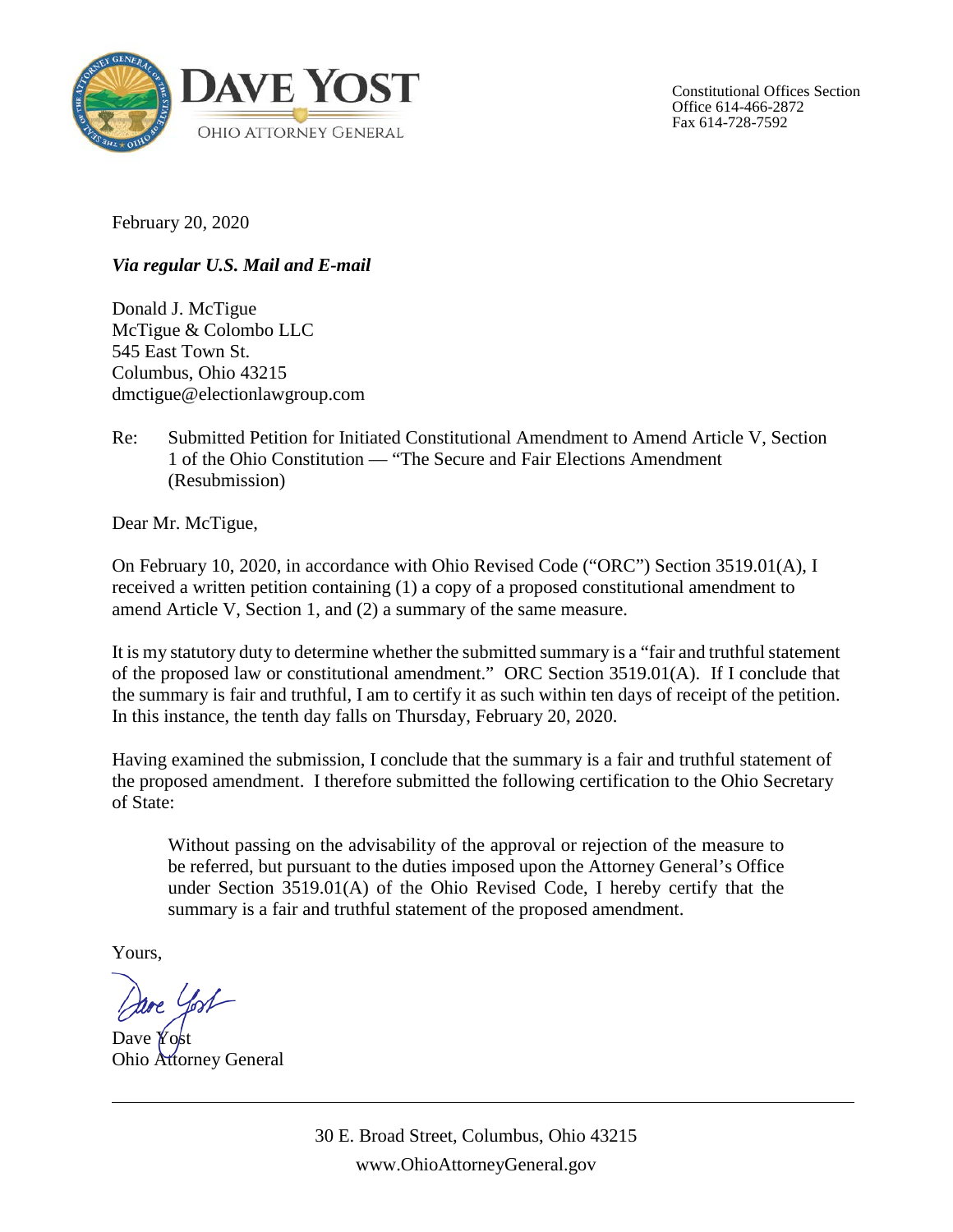cc: Committee to Represent the Petitioners

Darlene L. English 15332 Lake Shore Boulevard Cleveland, Ohio 44110

Laura A. Gold 4433 Groveland Road University Heights, Ohio 44118

Hasan Kwame Jeffries 196 Balsam Drive Pickerington, Ohio 43147 Isabel C. Robertson 1965 Mornington Lane, Apartment 8 Cleveland Heights, Ohio 44106

Ebony Speakes-Hall 6617 English Oaks Middletown, Ohio 45044